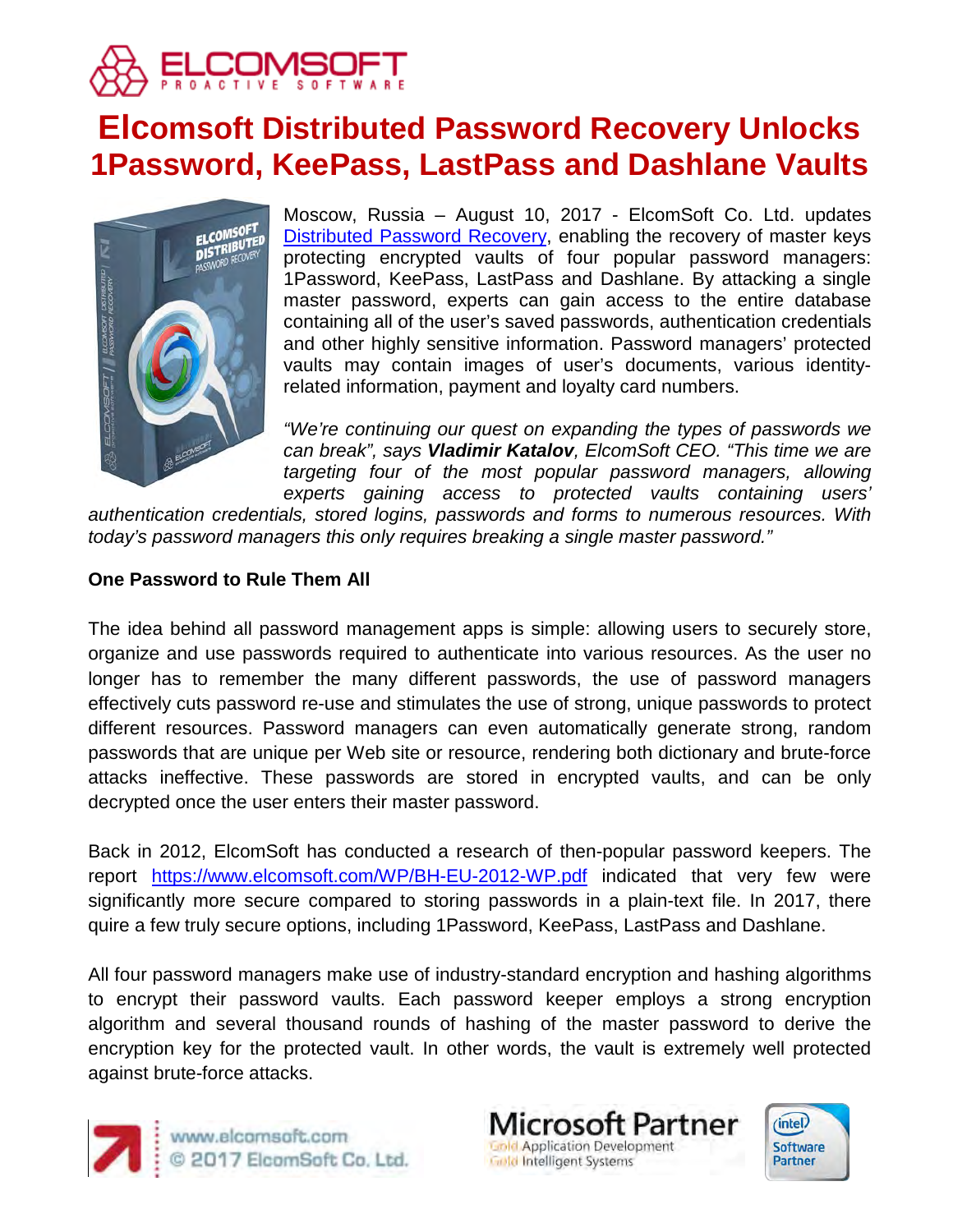

## **Breaking into Encrypted Vaults**

Security of the vault containing all of the users' passwords is extremely important; the vault can be only decrypted by brute-forcing the original plain-text master password. However, breaking that one master password would expose the entire vault, enabling access to tens or hundreds passwords that are used to authenticate into various resources.

Password managers use several thousand iterations to derive the binary encryption key from the text-based master password. As a result, the speed of brute force attack is severely limited. This is exactly the reason for employing GPU units available in today's AMD and NVIDIA video cards to accelerate the recovery 50 to 200 times compared to a CPU alone. Even then, the brute force speed is in the range of 100,000 passwords a second, which would only allow brute-forcing reasonably short passwords. Longer and more complex passwords can still be broken with a dictionary attack, by targeting the human factor or using one of the many custom attacks available in Elcomsoft Distributed Password Recovery.

[Elcomsoft Distributed Password Recovery 3.40](https://www.elcomsoft.ru/edpr.html) can use the power of GPU-accelerated attacks distributed over a network of up to 10,000 computers to run a highly efficient attack against the user's master password protecting 1Password, KeePass, LastPass and Dashlane encrypted vaults. Once the master password is recovered, the expert can decrypt the protected vault and access all passwords, authentication credentials and other data stored in the password manager's encrypted database.

#### **New Password Types**

The updated release adds the ability to attack master keys used to encrypt protected vaults of the following password managers:

- 1Password
- KeePass
- LastPass
- Dashlane

#### **About Elcomsoft Distributed Password Recovery**

Elcomsoft Distributed Password Recovery is a one-stop forensic solution to helping investigators access protected data and extract critical evidence in the shortest timeframe possible. The product enables hardware-accelerated password recovery for over a hundred data formats including Microsoft Office documents, Adobe PDF, PGP disks and archives,



www.elcomsoft.com<br>© 2017 ElcomSoft Co, Ltd.

icrosoft Partner **Gold Application Development Gold Intelligent Systems**